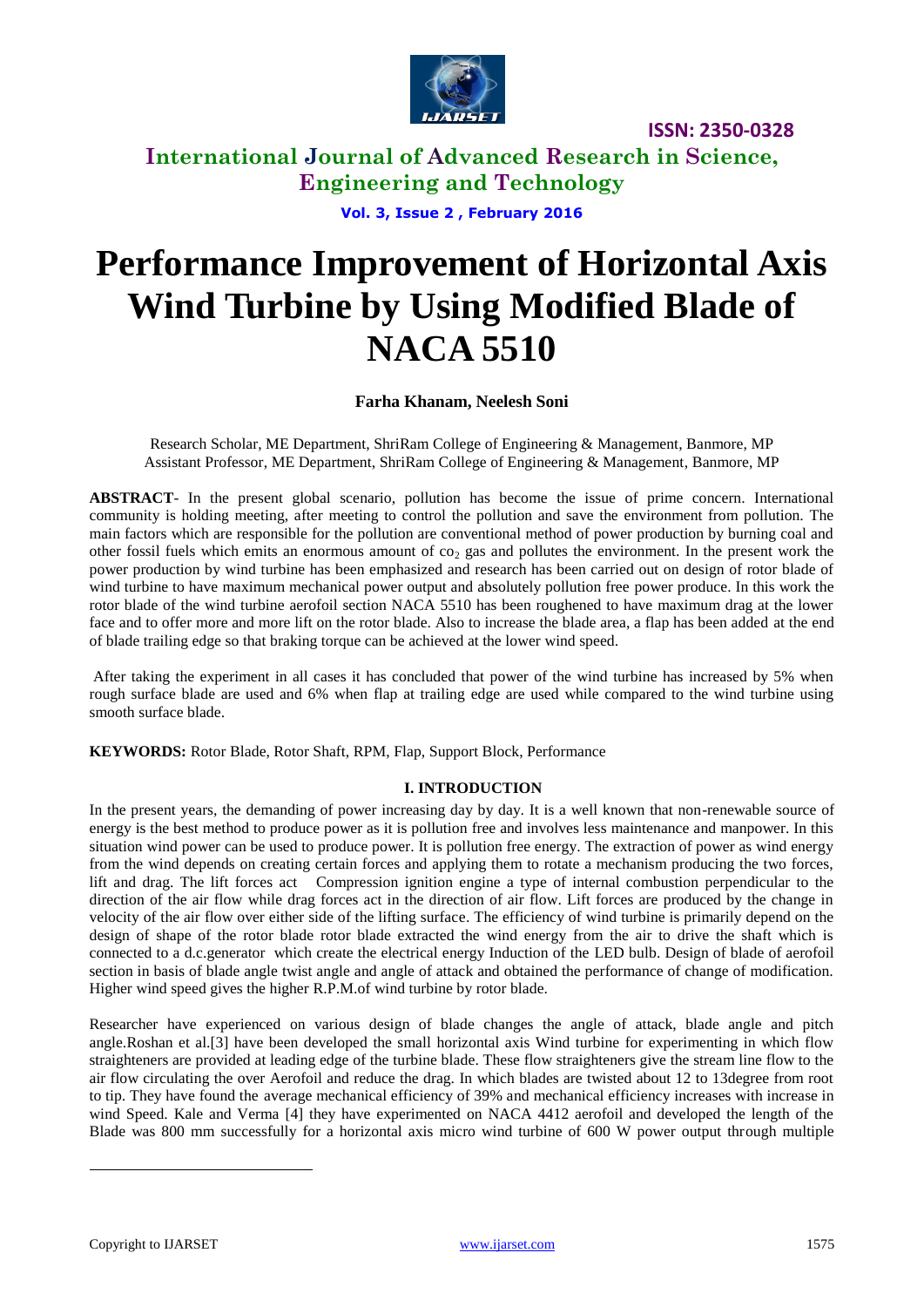

# **International Journal of Advanced Research in Science, Engineering and Technology**

**ISSN: 2350-0328**

### **Vol. 3, Issue 2 , February 2016**

iterations to enhance its performance and the chord of optimized blade is reduced by 24% and thickness is reduced by 44%. They have found the efficiency of optimized blade is increased significantly up to 30% than that of normal blade. Sarkar and Behera [5] have been designed the wind turbine of 1 meter diameter with the support of software for 1kW @ 11m/s. The wind turbine blades power and efficiency has been measured at different tip-speed-ratios as well as calculated using software tool. The wind turbine blades power and efficiency has been measured at different tip-speedratios. They were recorded a maximum efficiency of 30% at a TSR of 11.6 was recorded, verified the blade calculator's accuracy. Kishore [6] in this studied he has provided the first systematic effort towards design and development of SSWTs (rotor diameter<50 cm) targeted to operate at low wind speeds (<5 m/s). An inverse design and optimization tool based on Blade Element Momentum theory is proposed. And his experiment has been carried out on a 40 cm diameter small-scale wind energy portable turbine (SWEPT) operating in very low wind speed range of 1 m/s-5 m/s with extremely high power coefficient.

In comparison to the published literature, SWEPT is one of the most efficient wind turbines at the small scale and very low wind speeds with the power coefficient of 32% and overall efficiency of 21% at its rated wind speed of 4.0 m/s. It has very low cut-in speed of 1.7 m/s among the other available wind turbines. Winds tunnel experiments revealed that SWEPT has rated power output of 1 W at 4.0 m/s it has produced very less power hence its utility is very limited.

#### **II. EXPERIMENTAL SETUP**



**Fig. (a) Assembled HAWT Model**

|                  | A. MAIN PARTS OF WHOLE EXPERIMENTAL SETUP: |
|------------------|--------------------------------------------|
| l 1. Rotor Shaft | 4. Support Block                           |
| 2. Rotor Blade   | 5.DC Generator                             |
| $\vert$ 3. Flap  |                                            |

#### **A. MAIN PARTS OF WHOLE EXPERIMENTAL SETUP:**

#### **B. SPECIFICATION OF BLADE:**

| Length of blade | $0.5$ m Each |
|-----------------|--------------|
| Twist angle     | 12 Degree    |
| Chord length    | 5.5 cm       |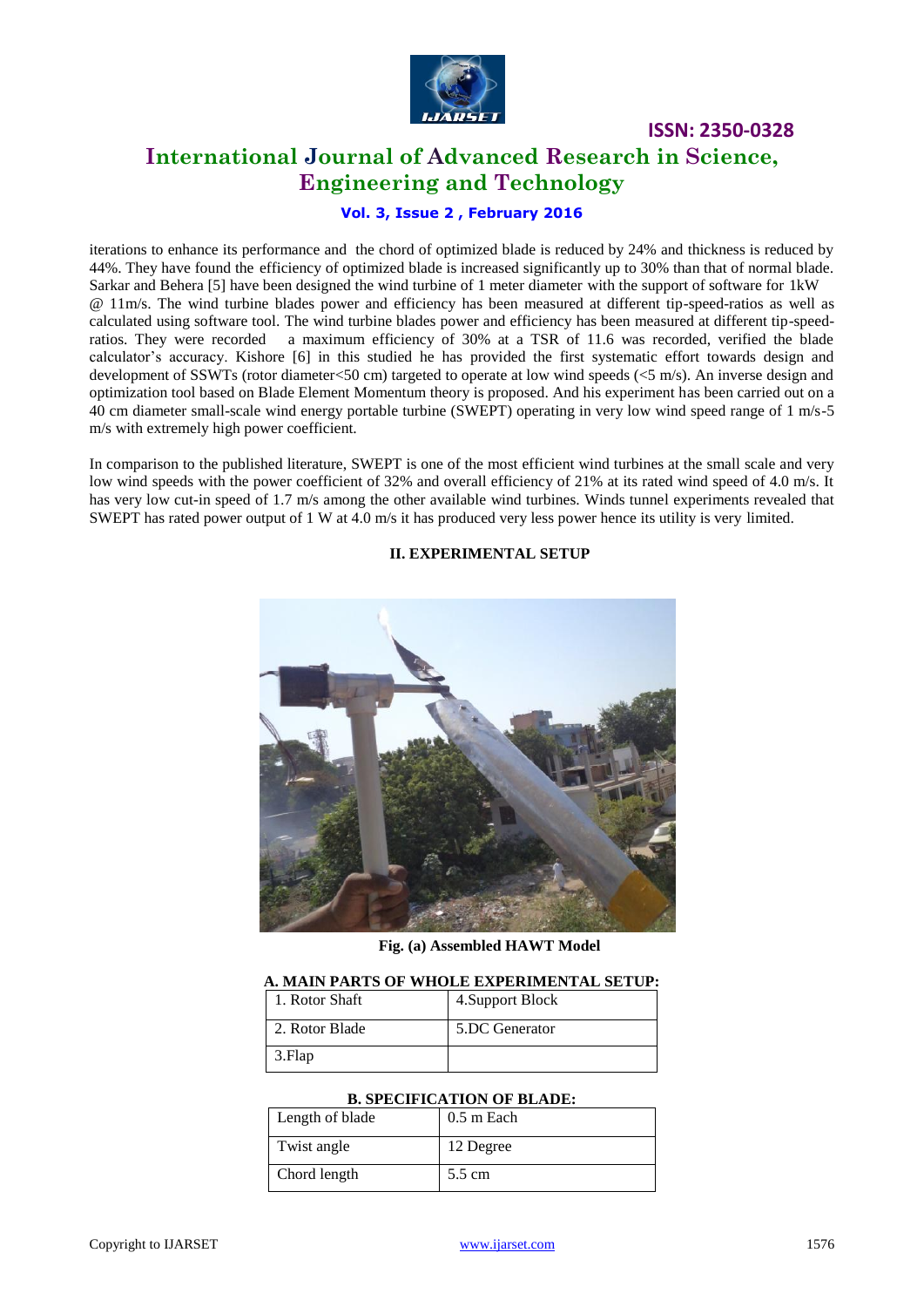

(3.1)

(3.4)

# **International Journal of Advanced Research in Science, Engineering and Technology**

# **Vol. 3, Issue 2 , February 2016**

| Camber area           | $2.8 \text{ cm}$         |
|-----------------------|--------------------------|
| Camber position       | 2.7 cm from Leading Edge |
| Blade thickness       | $0.6 \text{ cm}$         |
| <b>Blade</b> twisting | 13 Degree                |
| Blade nomenclature    | <b>NACA 5510</b>         |

#### **III. EXPERIMENTAL METHODOLY**

1. Calculation:

Theoretical power available at wind turbine in the form of Kinetic energy is, Power  $_{\text{air}} = \frac{1}{2}$ 

 $\frac{1}{2}$   $\rho$  A $v_i^3$ 

Actual power, Power  $_{air} = \frac{1}{2}$  $\frac{1}{2} \rho A v_a (v_i^2 - v_e^2)$  $)$  (3.2)

Where, 
$$
\rho
$$
 = Density of the air =1.2 kg/m<sup>3</sup>

| $v_i$ = Inlet velocity at the blade in m/s      |
|-------------------------------------------------|
| $v_e$ = Exit velocity at the blade in m/s       |
| $v_a = (v_i + v_e)/2 =$ Average Velocity in m/s |
| $A =$ Swept area of rotor blade in m2           |

Coefficient of Power, 
$$
c_p = \frac{Actual Power}{Theoretical Power}
$$

$$
\text{Rotor factor (b)} = \frac{v_e}{v_i} [8] \tag{3.3}
$$

Putting the value of b in the original equation of power coefficient We get,

$$
C_p = \frac{1}{2} (1 - b^2)(1 + b)[8]
$$
 (3.5)

#### **IV. CASES OF EXPERIMENTED**

In the experiment we have taken the three cases of blade at different places and time and different velocities of Wind.

| Place of<br>Experiment | Maharajpura Airfield,<br>complex on the hill | Behind | <b>Bhind</b> |
|------------------------|----------------------------------------------|--------|--------------|
| Date of<br>Experiment  | 19/08/2015,22/08/2015,25/08/2015             |        |              |

(a) Wind Turbine Rotor Blade with Smooth Surface

(b) Wind Turbine Rotor Blade with Roughened Surface Blade

(c) Wind Turbine Rotor Blade with Roughened Blade with Flap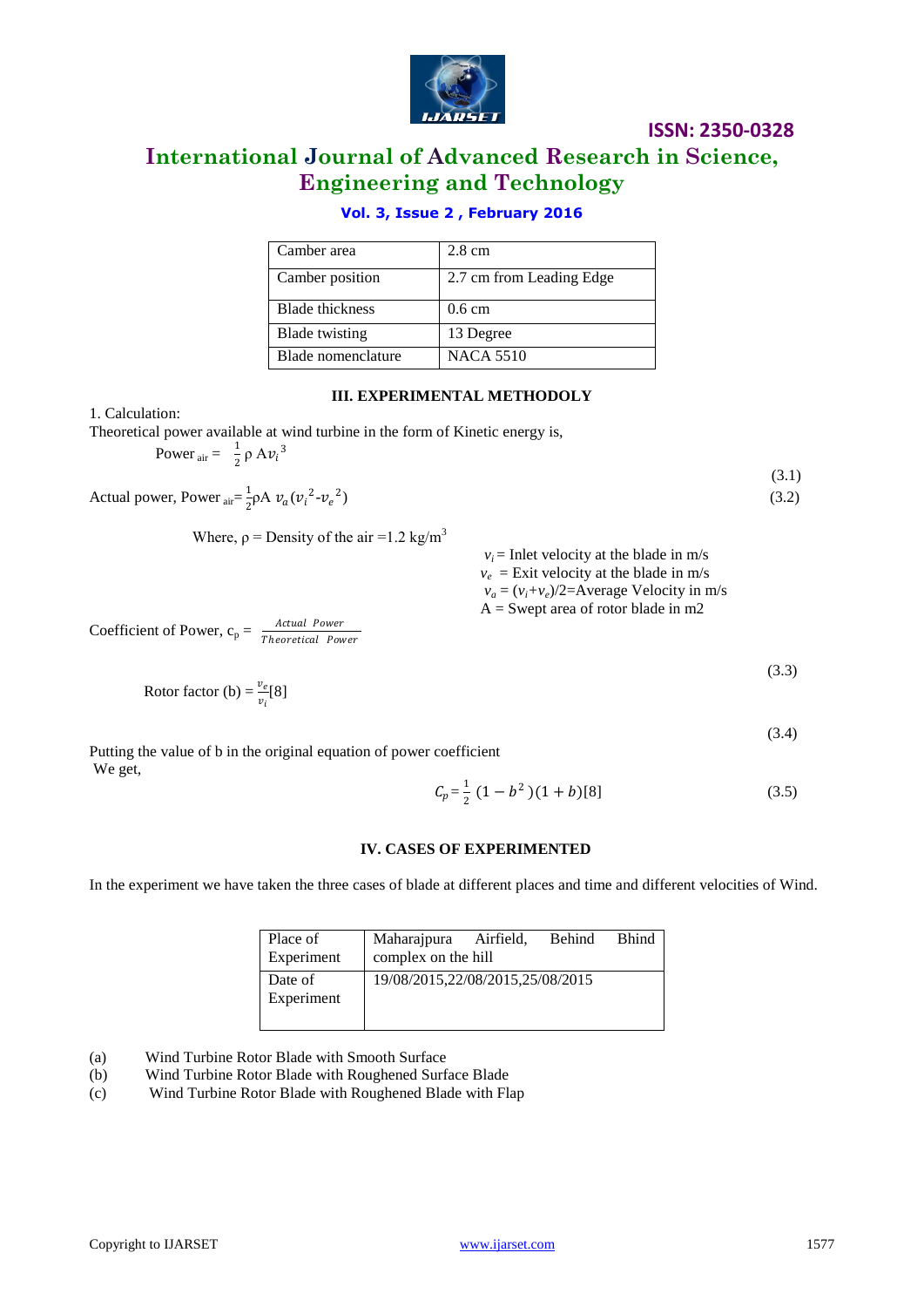

# **International Journal of Advanced Research in Science, Engineering and Technology**

# **Vol. 3, Issue 2 , February 2016**

**V. RESULTS AND DISCUSSION:**

### **A. Result for Smooth surface Blade**

| <b>S.N.</b> | <b>Tower Height</b><br>(m) | <b>Wind Velocity</b><br>(m/s) | <b>Exit wind</b><br><b>Velocity</b> | <b>RPM</b> | <b>Actual Power</b><br><b>(W)</b> | Efficiency $(\% )$ |
|-------------|----------------------------|-------------------------------|-------------------------------------|------------|-----------------------------------|--------------------|
|             | v                          | 2.5                           | 2.0                                 | 70         | 2.384                             | 32                 |
| ◠           | 20                         | 3.4                           | 2.7                                 | 90         | 6.134                             | 33                 |
|             | 35                         | 4.0                           | 3.1                                 | 98         | 10.68                             | 35                 |

#### **B. Result for Roughened surface Blade**

| <b>S.N.</b> | <b>Tower Height</b><br>(m) | <b>Wind Velocity</b><br>(m/s) | <b>Exit Wind</b><br><b>Velocity</b> | <b>RPM</b> | <b>Actual Power</b><br>(W) | Efficiency $(\% )$ |
|-------------|----------------------------|-------------------------------|-------------------------------------|------------|----------------------------|--------------------|
|             |                            | 2.5                           | 1.9                                 | 80         | 2.735                      | $\sim$             |
|             | 20                         | 3.4                           | 2.5                                 | 98         | 7.377                      | 39                 |
|             | 35                         | 4.0                           | 2.9                                 | 120        | 12.33                      | 40                 |

#### **C. Results for Roughened Blade with Flap**

| <b>S.N.</b> | <b>Tower Height</b><br>(m) | <b>Wind Velocity</b><br>(m/s) | <b>Exit Wind</b><br><b>Velocity</b> | <b>RPM</b> | <b>Actual Power</b><br>$(\mathbf{W})$ | Efficiency $(\% )$ |
|-------------|----------------------------|-------------------------------|-------------------------------------|------------|---------------------------------------|--------------------|
|             |                            | 2.5                           | 1.84                                | 104        | 2.94                                  | 39                 |
|             | 20                         | 3.4                           | 2.49                                | 114        | 7.43                                  | 40                 |
|             |                            | 4.0                           | 2.88                                | 130        | 12.48                                 | 41                 |

#### **D. Combined variation of RPM with respect to wind speed:**

This graph shows that combined variation of RPM of wind turbine with respect to wind speed and it has cleared that RPM is Optimum for the case when flap are used with Rough surface blade.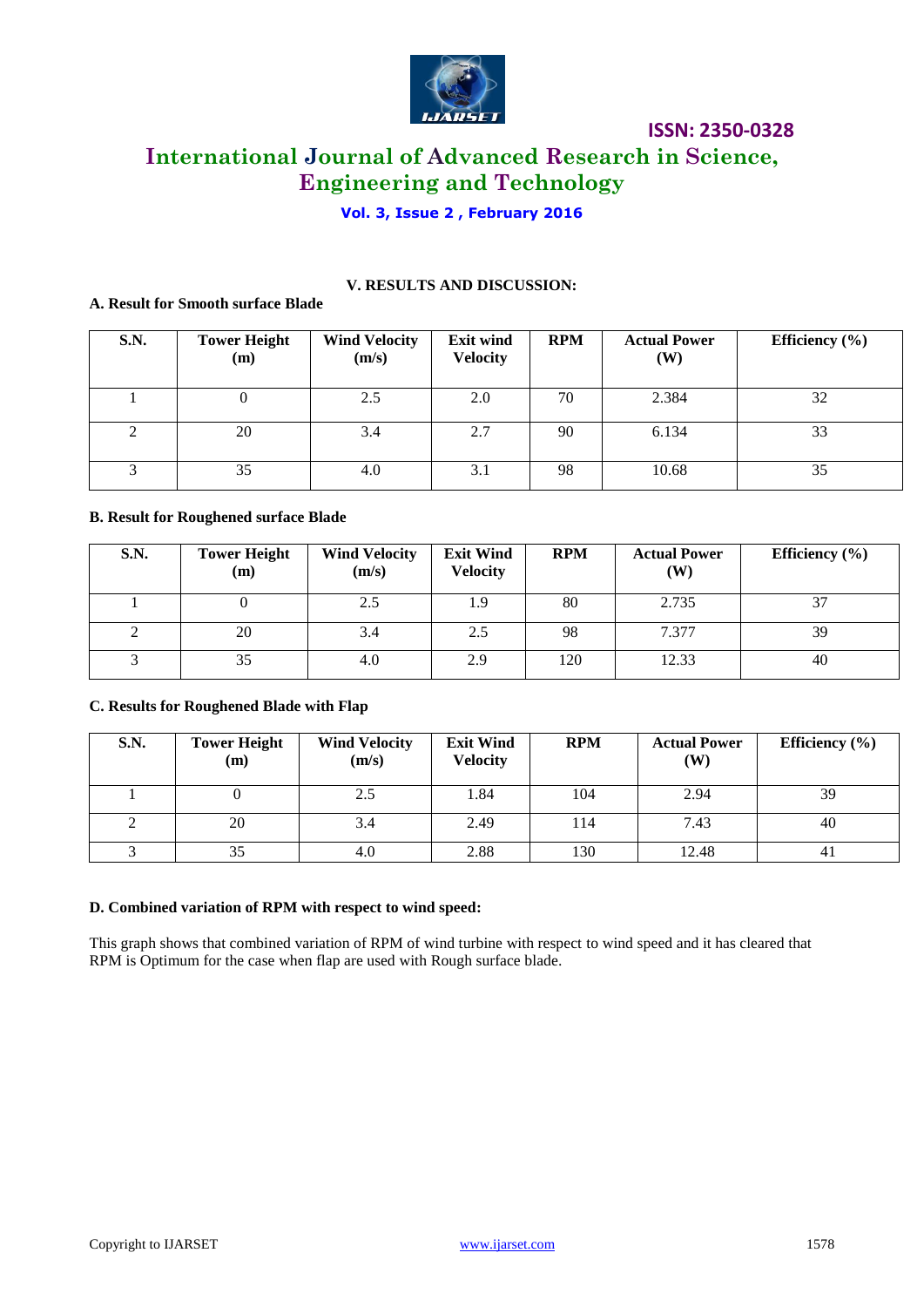

# **International Journal of Advanced Research in Science, Engineering and Technology**

## **Vol. 3, Issue 2 , February 2016**



Fig. (b) Combined variation of RPM with wind speed

#### **E.Combined Variation actual power with respect to wind speed.**

This graph showed that combined variation of actual power of wind turbine with respect to wind speed and it has cleared that actual is optimum for the case when flap are used with rough surface blade.



Fig. (c) Combined variation of actual power with wind speed

#### **F. Combined variation of efficiency with respect to wind Speed:**

This graph showed that combined variation of efficiency of Wind turbine with respect to wind speed and it has cleared *that* efficiency is optimum for the case when flap are used with rough surface blade